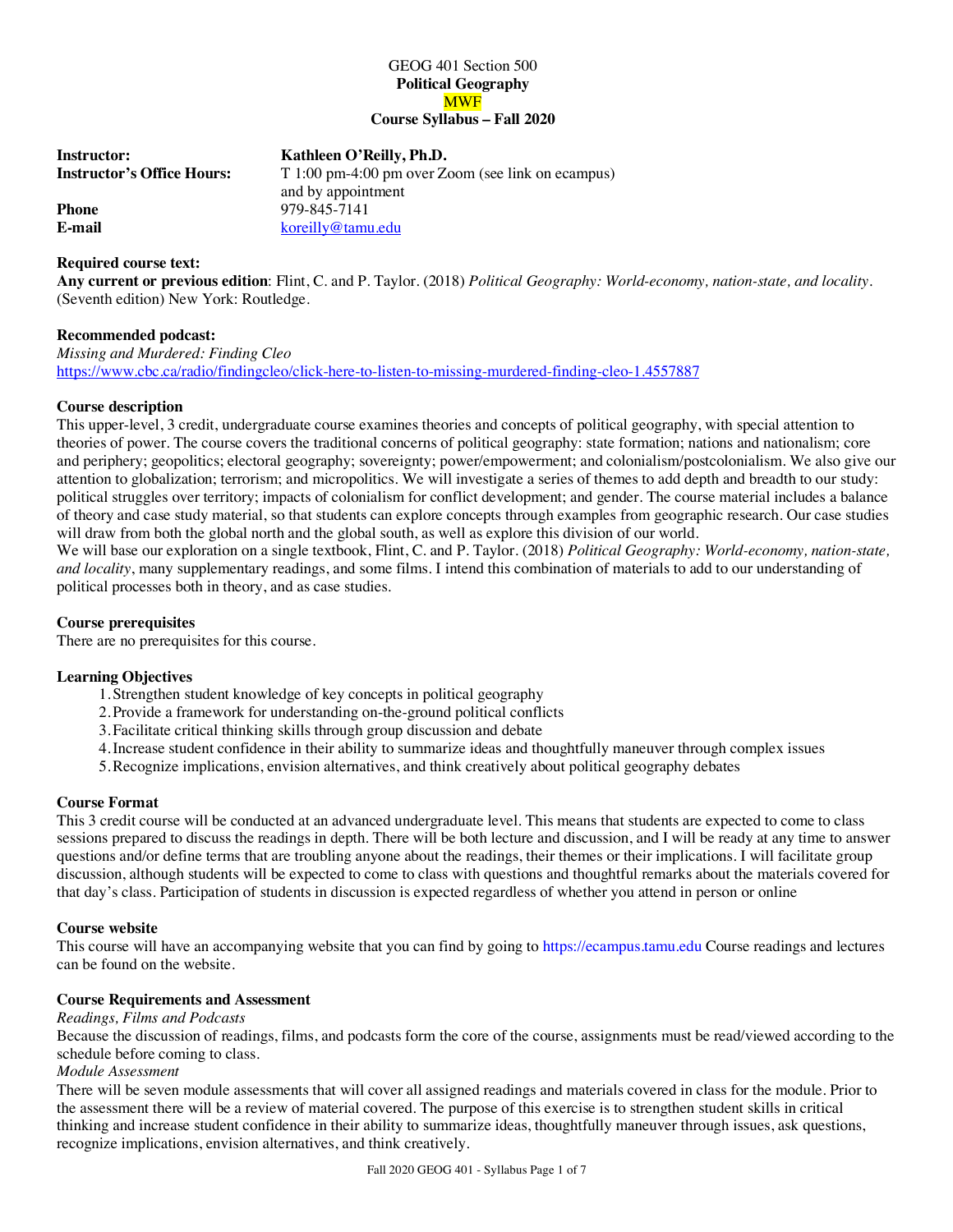# *Journal Entry*

The journal entry assignments are intended to provide an opportunity for you to connect the class material to your own interests. The key is to take material from the assigned prompt and respond to it, *drawing on what you have learned in class*. Your entry should be *no fewer than 400 words*. The entries should be concise yet thought-provoking. Creativity and risk are encouraged. I want you to explore these topics from your own point of view. Within your entry, I look for thoughtfulness, coherence, demonstration of key concepts from class (use of appropriate terms) and critically minded thinking.

*Worksheet*

Worksheets are to be completed by students as an element of engaging with course materials. Guided questions are intended to facilitate student learning of key ideas from specific materials.

#### *Quiz*

There is one quiz in multiple choice format that covers an in-depth news report and Hollywood film based on the key figure in the news report.

## **Grading**

| Module Assessments (7) | 200 |
|------------------------|-----|
| Ouiz(1)                | 20  |
| Worksheets (2)         | 50  |
| Journal Entries (2)    | 80  |
| Total                  | 350 |

## **Grading scale**

In this course, a grade of "C" indicates average performance. This grade means that the work has accomplished the minimum expected outcome. A grade of "B" indicates above average performance, and a grade of "A" recognizes work that goes beyond the call of duty. A grade of "D" indicates below average performance, and an "F" grade indicates that the work does not merit full credit.

| $\Delta$                    | $315$ pts +    |                      |   |        |  |
|-----------------------------|----------------|----------------------|---|--------|--|
| $\overline{B}$              | $280$ pts +    |                      |   |        |  |
| $\underline{\underline{C}}$ | $245$ pts +    |                      |   |        |  |
| $\overline{D}$              | $210$ pts +    |                      |   |        |  |
| F                           | below 210 pts. |                      |   |        |  |
| - -                         | .              | $\sim$ $\sim$ $\sim$ | . | $\sim$ |  |

Note: Grades are not routinely rounded up. For example, 314 points is a B, not an A.

## **Questions about assessment**

Please feel free to contact me about assessment at any time throughout the semester. Please be aware that I cannot discuss grades over email per University policy. We will need to speak over Zoom.

## **Email**

**Send all emails to Dr. O'Reilly at the address above**. **An email is not a text, and I expect an appropriate level of formality.** Please do not use the e-campus system to communicate with me as I do not check it for email with the same regularity as I do the email above. E-mail office hours will coincide with regular office hours. **Include GEOG 401 in the subject line**, as all emails are filtered and read from that folder.

#### **Classroom Policies**

I have high expectations of my students. First and foremost is a conducive environment for learning, which involves: 1. be respectful of others. TAMU is committed to providing an educational and work climate that is conducive to the personal and professional development of each individual; 2. keep noise and other distractions to a minimum; 3. ask questions and listen to answers.

## **Additional Readings**

Berko, A. and E. Erez. 2005. "Ordinary People" and "Death Work": Palestinian Suicide Bombers as Victimizers and Victims. *Violence and Victims*. 20(6):603-623.

Foucault, M. from *Foucault for Beginners*, by Lydia Fillingham (2007) Danbury: Beginners Books.

Gourevitch, Philip. 2005. Tides of War. *The New Yorker Magazine.* pp. 55-63 https://www.newyorker.com/magazine/2005/08/01/tides-of-war

Gourevitch, Philip. 1998. *We wish to inform you that tomorrow we will be killed with our families: stories from Rwanda*. New York: Picador USA/ Farrar, Straus, and Giroux. pp. 15-62.

Hochschild, Adam. 1998. *King Leopold's ghost: a story of greed, terror, and heroism in colonial Africa*. Boston ; New York: Houghton Mifflin Company. Chaps 4, 7, and 8.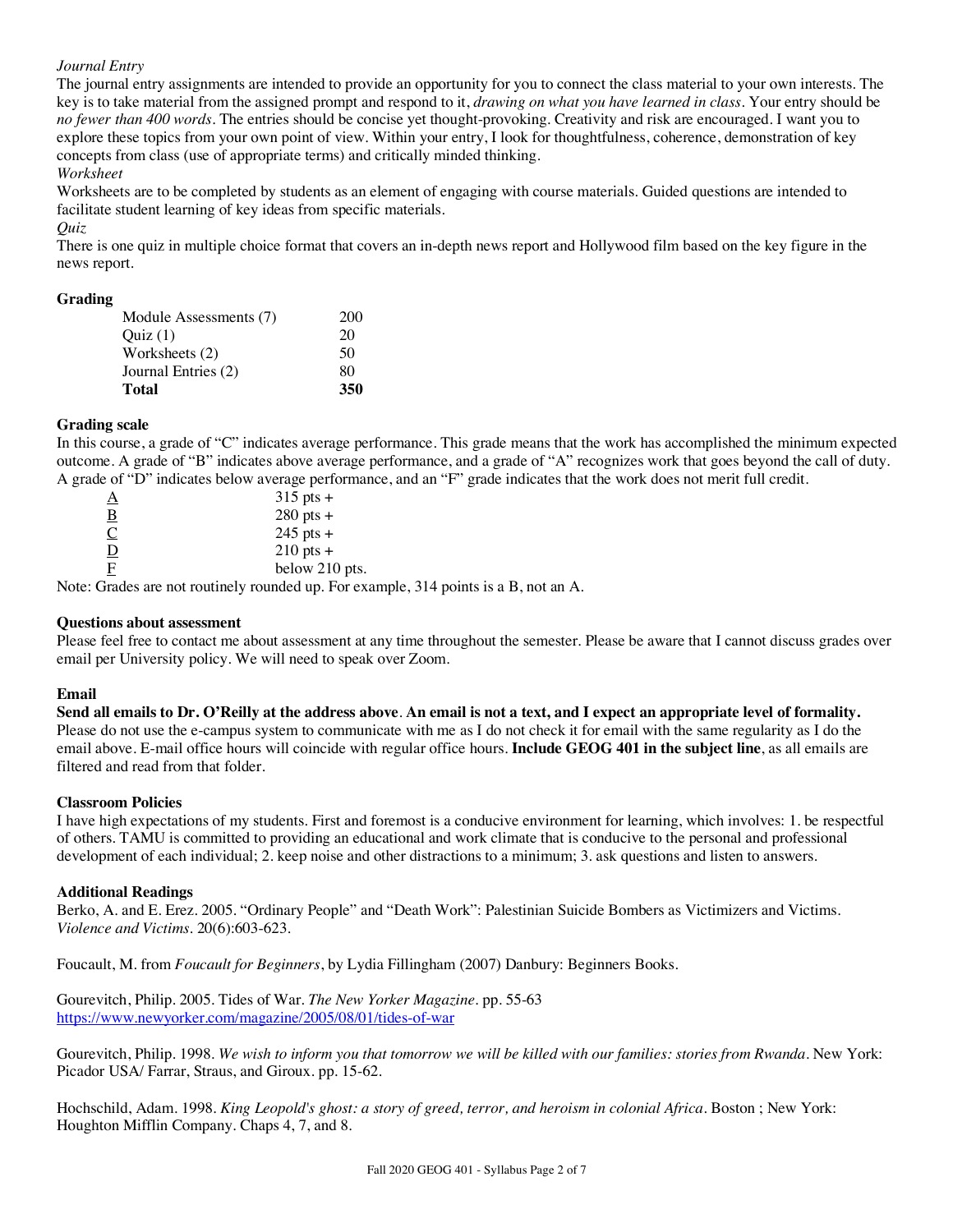Landesman, P. 2003. Arms and the Man. New York Times. pp 1-11. http://www.nytimes.com/2003/08/17/magazine/17BOUT.html?ex=1168923600&en=d8acab24a5ee0221&ei=5070

O'Reilly, K. (2016) "From toilet insecurity to toilet security: Creating safe sanitation for women and girls." *WIREs Water* 3: 19-24.

Rowlands, J. (1997) Questioning empowerment: working with women in Honduras. Oxfam Publications Department. Oxford, UK. pp. 1-27.

Scott, J. (1990). Domination and the Arts of Resistance: Hidden Transcripts. New Haven, Yale University Press. pp. 136-182.

# **Films**

- 1. *One Flew Over the Cuckoo's Nest*
- 2. *Five Broken Cameras*
- 3. *Lord of War*

## **Podcasts**

*Missing and Murdered: Finding Cleo* https://www.cbc.ca/radio/findingcleo/click-here-to-listen-to-missing-murdered-finding-cleo-1.4557887

# **University Policies**

## **Attendance Policy**

The university views class attendance and participation as an individual student responsibility. Students are expected to attend class and to complete all assignments.

Please refer to Student Rule 7 in its entirety for information about excused absences, including definitions, and related documentation and timelines.

# **Makeup Work Policy**

Students will be excused from attending class on the day of a graded activity or when attendance contributes to a student's grade, for the reasons stated in Student Rule 7, or other reason deemed appropriate by the instructor.

Please refer to Student Rule 7 in its entirety for information about makeup work, including definitions, and related documentation and timelines.

Absences related to Title IX of the Education Amendments of 1972 may necessitate a period of more than 30 days for make-up work, and the timeframe for make-up work should be agreed upon by the student and instructor" (Student Rule 7, Section 7.4.1).

"The instructor is under no obligation to provide an opportunity for the student to make up work missed because of an unexcused absence" (Student Rule 7, Section 7.4.2).

Students who request an excused absence are expected to uphold the Aggie Honor Code and Student Conduct Code. (See Student Rule 24.)

## **Academic Integrity Statement and Policy**

"An Aggie does not lie, cheat or steal, or tolerate those who do."

"Texas A&M University students are responsible for authenticating all work submitted to an instructor. If asked, students must be able to produce proof that the item submitted is indeed the work of that student. Students must keep appropriate records at all times. The inability to authenticate one's work, should the instructor request it, may be sufficient grounds to initiate an academic misconduct case" (Section 20.1.2.3, Student Rule 20).

As commonly defined, plagiarism consists of passing off as one's own the ideas, words, writings, etc., which belong to another. In accordance with this definition, you are committing plagiarism if you copy the work of another person and turn it in as your own, even if you should have the permission of that person. Plagiarism is one of the worst academic sins, because it destroys trust among student cohorts, scholars, and colleagues. If you have any questions regarding plagiarism, please consult the latest issue of the Texas A&M University Student Rules, http://student-rules.tamu.edu/, under the section "Scholastic Dishonesty."

Simply put, do not do it! In this course, you are expected to do your own, original work that has not been previously submitted for credit. If you have additional questions or concerns about academic integrity, please bring these to my attention.

Fall 2020 GEOG 401 - Syllabus Page 3 of 7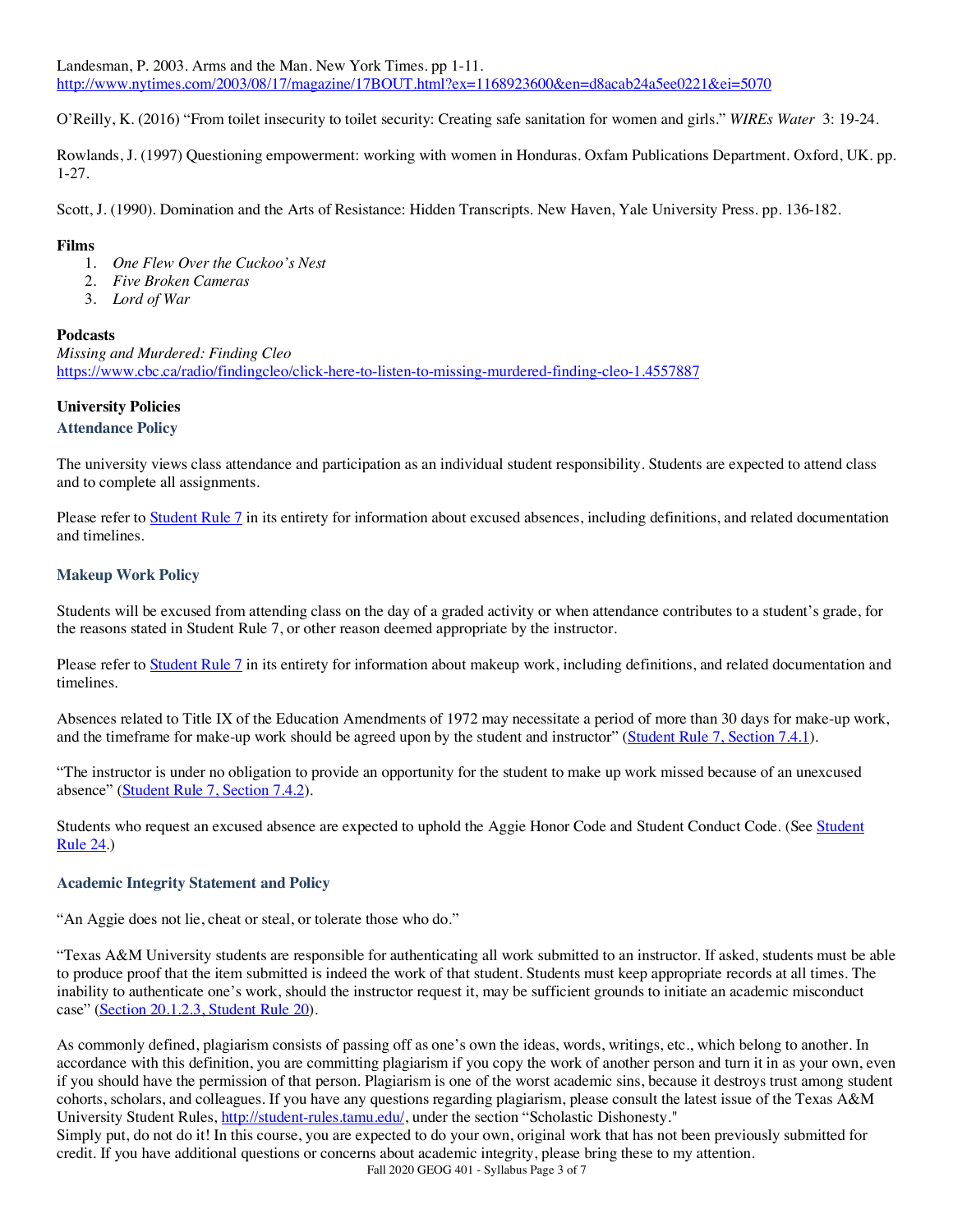As commonly defined, plagiarism consists of passing off as one's own the ideas, words, writings, etc., which belong to another. In accordance with this definition, you are committing plagiarism if you copy the work of another person and turn it in as your own, even if you should have the permission of that person. Plagiarism is one of the worst academic sins, for the plagiarist destroys the trust among colleagues without which research cannot be safely communicated.

You can learn more about the Aggie Honor System Office Rules and Procedures, academic integrity, and your rights and responsibilities at aggiehonor.tamu.edu.

# **Americans with Disabilities Act (ADA) Policy**

Texas A&M University is committed to providing equitable access to learning opportunities for all students. If you experience barriers to your education due to a disability or think you may have a disability, please contact Disability Resources in the Student Services Building or at (979) 845-1637 or visit disability.tamu.edu. Disabilities may include, but are not limited to attentional, learning, mental health, sensory, physical, or chronic health conditions. All students are encouraged to discuss their disability related needs with Disability Resources and their instructors as soon as possible.

## **Title IX and Statement on Limits to Confidentiality**

Texas A&M University is committed to fostering a learning environment that is safe and productive for all. University policies and federal and state laws prohibit gender-based discrimination and sexual harassment, including sexual assault, sexual exploitation, domestic violence, dating violence, and stalking.

With the exception of some medical and mental health providers, all university employees (including full and part-time faculty, staff, paid graduate assistants, student workers, etc.) are Mandatory Reporters and must report to the Title IX Office if the employee experiences, observes, or becomes aware of an incident that meets the following conditions (see University Rule 08.01.01.M1):

- The incident is reasonably believed to be discrimination or harassment.
- The incident is alleged to have been committed by or against a person who, at the time of the incident, was (1) a student enrolled at the University or (2) an employee of the University.

Mandatory Reporters must file a report regardless of how the information comes to their attention – including but not limited to faceto-face conversations, a written class assignment or paper, class discussion, email, text, or social media post. Although Mandatory Reporters must file a report, in most instances, you will be able to control how the report is handled, including whether or not to pursue a formal investigation. The University's goal is to make sure you are aware of the range of options available to you and to ensure access to the resources you need.

Students wishing to discuss concerns in a confidential setting are encouraged to make an appointment with Counseling and Psychological Services (CAPS).

Students can learn more about filing a report, accessing supportive resources, and navigating the Title IX investigation and resolution process on the University's Title IX webpage.

## **Statement on Mental Health and Wellness**

Texas A&M University recognizes that mental health and wellness are critical factors that influence a student's academic success and overall wellbeing. Students are encouraged to engage in proper self-care by utilizing the resources and services available from Counseling & Psychological Services (CAPS). Students who need someone to talk to can call the TAMU Helpline (979-845-2700) from 4:00 p.m. to 8:00 a.m. weekdays and 24 hours on weekends. 24-hour emergency help is also available through the National Suicide Prevention Hotline (800-273-8255) or at suicidepreventionlifeline.org.

# COVID-19 Temporary Amendment to Minimum Syllabus Requirements

The Faculty Senate temporarily added the following statements to the minimum syllabus requirements in Fall 2020 as part of the university's COVID-19 response.

# *Campus Safety Measures*

To promote public safety and protect students, faculty, and staff during the coronavirus pandemic, Texas A&M University has adopted policies and practices for the Fall 2020 academic term to limit virus transmission. Students must observe the following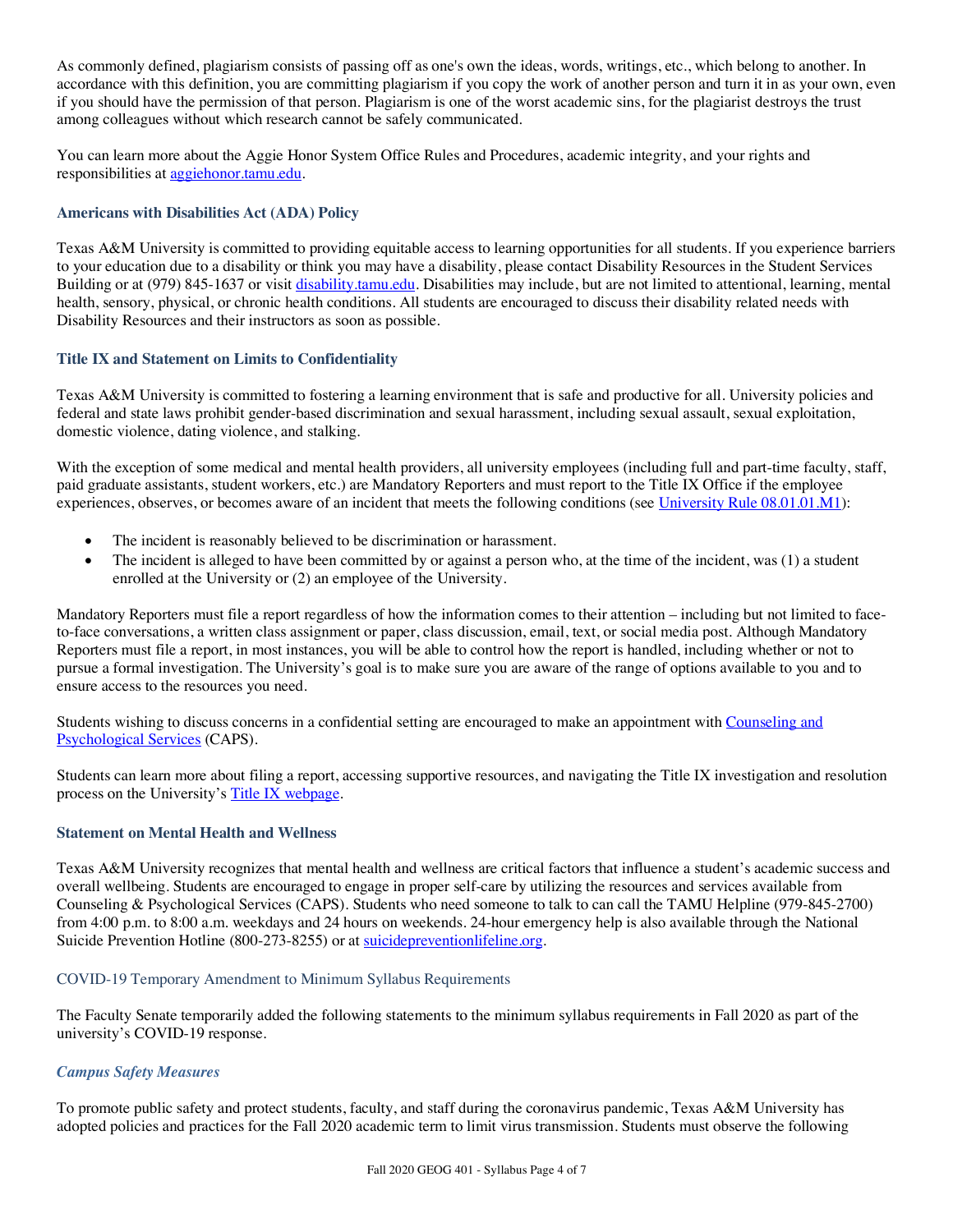practices while participating in face-to-face courses and course-related activities (office hours, help sessions, transitioning to and between classes, study spaces, academic services, etc.):

- Self-monitoring—Students should follow CDC recommendations for self-monitoring. **Students who have a fever or exhibit symptoms of COVID-19 should participate in class remotely and should not participate in face-to-face instruction.**
- Face Coverings—Face coverings (cloth face covering, surgical mask, etc.) must be properly worn in all non-private spaces including classrooms, teaching laboratories, common spaces such as lobbies and hallways, public study spaces, libraries, academic resource and support offices, and outdoor spaces where 6 feet of physical distancing is difficult to reliably maintain. Description of face coverings and additional guidance are provided in the Face Covering policy and Frequently Asked Questions (FAQ) available on the Provost website.
- Physical Distancing—Physical distancing must be maintained between students, instructors, and others in course and courserelated activities.
- Classroom Ingress/Egress—Students must follow marked pathways for entering and exiting classrooms and other teaching spaces. Leave classrooms promptly after course activities have concluded. Do not congregate in hallways and maintain 6-foot physical distancing when waiting to enter classrooms and other instructional spaces.
- To attend a face-to-face class, students must wear a face covering (or a face shield if they have an exemption letter). If a student refuses to wear a face covering, the instructor should ask the student to leave and join the class remotely. If the student does not leave the class, the faculty member should report that student to the **Student Conduct office** for sanctions. Additionally, the faculty member may choose to teach that day's class remotely for all students.

# *Personal Illness and Quarantine*

Students required to quarantine must participate in courses and course-related activities remotely and **must not attend face-to-face course activities**. Students should notify their instructors of the quarantine requirement. Students under quarantine are expected to participate in courses and complete graded work unless they have symptoms that are too severe to participate in course activities.

Students experiencing personal injury or Illness that is too severe for the student to attend class qualify for an excused absence (See Student Rule 7, Section 7.2.2.) To receive an excused absence, students must comply with the documentation and notification guidelines outlined in Student Rule 7. While Student Rule 7, Section 7.3.2.1, indicates a medical confirmation note from the student's medical provider is preferred, **for Fall 2020 only, students may use the Explanatory Statement for Absence from Class form in lieu of a medical confirmation. Students must submit the Explanatory Statement for Absence from Class within two business days after the last date of absence.**

# *Copyrights*

All course materials are copyrighted. These materials include but are not limited to syllabi, quizzes, exams, lab problems, in-class materials, review sheets, and additional problem sets. Because these materials are copyrighted, you do not have the right to copy the handouts, unless permission is expressly granted. Taping and reproducing of course material for other than personal use will be regarded as copyright infringement and referred to University lawyers for action. Before tape recording, ask me first. Professional note-takers must be enrolled in this course (university policy) and receive my permission prior to any commercial transaction involving course notes (state law).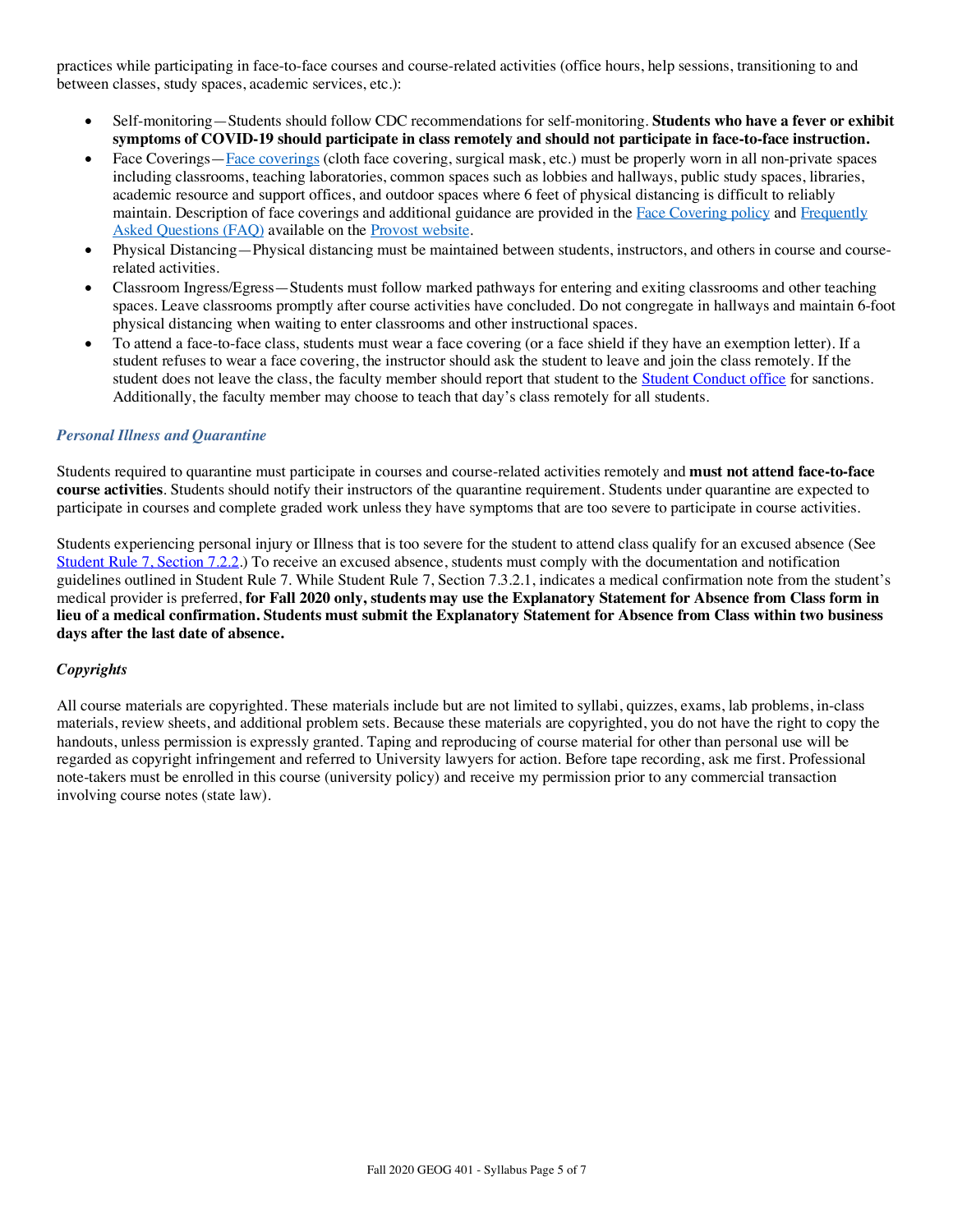| Week           |                        | <b>Monday</b>                                                                                                                                                            | Wednesday                                                                                                                                      | Friday                                                                                                                                                                                                                                                                                                                            |
|----------------|------------------------|--------------------------------------------------------------------------------------------------------------------------------------------------------------------------|------------------------------------------------------------------------------------------------------------------------------------------------|-----------------------------------------------------------------------------------------------------------------------------------------------------------------------------------------------------------------------------------------------------------------------------------------------------------------------------------|
| $\mathbf{1}$   | Aug 19, 21             |                                                                                                                                                                          | First Day: Syllabus handed out                                                                                                                 | Lecture Zero<br>Introduction to the sub-<br>discipline of Political<br>Geography<br>No reading                                                                                                                                                                                                                                    |
| $\overline{c}$ | Aug 24-28              | Discussion Zero<br>Suicide Bombers<br>Berko and Erez<br>pp. 603-623<br><b>Ecampus discussion during class</b><br>time                                                    | World systems analysis<br>Flint & Taylor<br>pp. 12-18                                                                                          | Dimensions of a historical<br>system: core and periphery<br>Flint & Taylor<br>pp. 18-28                                                                                                                                                                                                                                           |
| 3              | Aug 31<br>Sept 2,4     | Power<br>Flint & Taylor<br>pp. 29-38                                                                                                                                     | Power and politics in the world<br>economy<br>Flint & Taylor<br>pp. 38-45                                                                      | Chapter 1 Review<br><b>Online Assessment (40 pts)</b><br>over Flint & Taylor pp 12-45<br>(due by 11:59pm)                                                                                                                                                                                                                         |
| 4              | Sept<br>$7 - 11$       | Disciplinary Power<br>Foucault<br>pp. 112-130                                                                                                                            | <b>Informal Power: Resistance</b><br>Scott<br>pp. 136-182                                                                                      | <b>Informal Power: Resistance</b><br>(continued)<br>Scott<br>Introduction to Film: One Flew<br>Over the Cuckoo's Nest                                                                                                                                                                                                             |
| 5              | Sept<br>$14 - 18$      | Film: One Flew Over the Cuckoo's<br><b>Nest</b><br><b>Ecampus discussion during class</b><br>time<br>Worksheet (20 points) due by<br>11:59pm                             | Empowerment<br>Rowlands<br>pp. 9-27                                                                                                            | Power to the People: Social<br>Movements<br>Flint & Taylor<br>pp. 262-263                                                                                                                                                                                                                                                         |
| 6              | Sept 21-25             | Power Review<br><b>Online Assessment (40 pts) (due</b><br>by $11:59$ pm $)$                                                                                              | <b>Borders and Boundaries</b><br>Gallaher et al.<br>Chapter 17                                                                                 | <b>Borders and Boundaries:</b><br>Israeli-Palestinian conflict<br>No reading                                                                                                                                                                                                                                                      |
| 7              | Sept $28, 30$<br>Oct 2 | Film: Five Broken Cameras<br>View on your own before class<br><b>Ecampus discussion during class</b><br>time<br>Journal entry assignment (20<br>points) (due by 11:59pm) | <b>Borders and Boundaries Review</b><br><b>Online Assessment (20 pts) (due</b><br>by 11:59pm)                                                  | <b>TBA</b>                                                                                                                                                                                                                                                                                                                        |
| 8              | Oct<br>$5-9$           | Imperialism: core and periphery<br>Flint & Taylor<br>pp. 104-108                                                                                                         | Film: The Africans: Tools of<br>Exploitation<br><b>Ecampus discussion during class</b><br>time<br>Worksheet (20 pts) (due by<br>$11:59$ pm $)$ | Colonialism: creating the semi-<br>periphery<br>Gourevitch We wish to inform<br>pp. 15-62                                                                                                                                                                                                                                         |
| 9              | Oct<br>$12-16$         | Colonialism: organization of<br>space<br>Hochschild<br>Chapters 4, 7, 8                                                                                                  | Representation: Orientalism<br>No reading                                                                                                      | Colonialism: written on the<br>body<br>Gallaher et al.<br>pp. 119-123                                                                                                                                                                                                                                                             |
| 10             | Oct<br>19-23           | Colonialism Review<br><b>Online Assessment (40 pts) (due</b><br>by 11:59pm)                                                                                              | Indigenous Nationalism: the rights<br>of indigenous populations<br>Flint & Taylor<br>pp. 190-193                                               | Indigenous Nationalism:<br><b>Finding Cleo</b><br>Episode 8 Season Two:<br>Salesperson of the Year<br>https://www.cbc.ca/radio/findin<br>gcleo/click-here-to-listen-to-<br>missing-murdered-finding-cleo-<br>1.4557887<br><b>Ecampus discussion during</b><br>class time<br>Journal entry assignment (20<br>pts) (due by 11:59pm) |